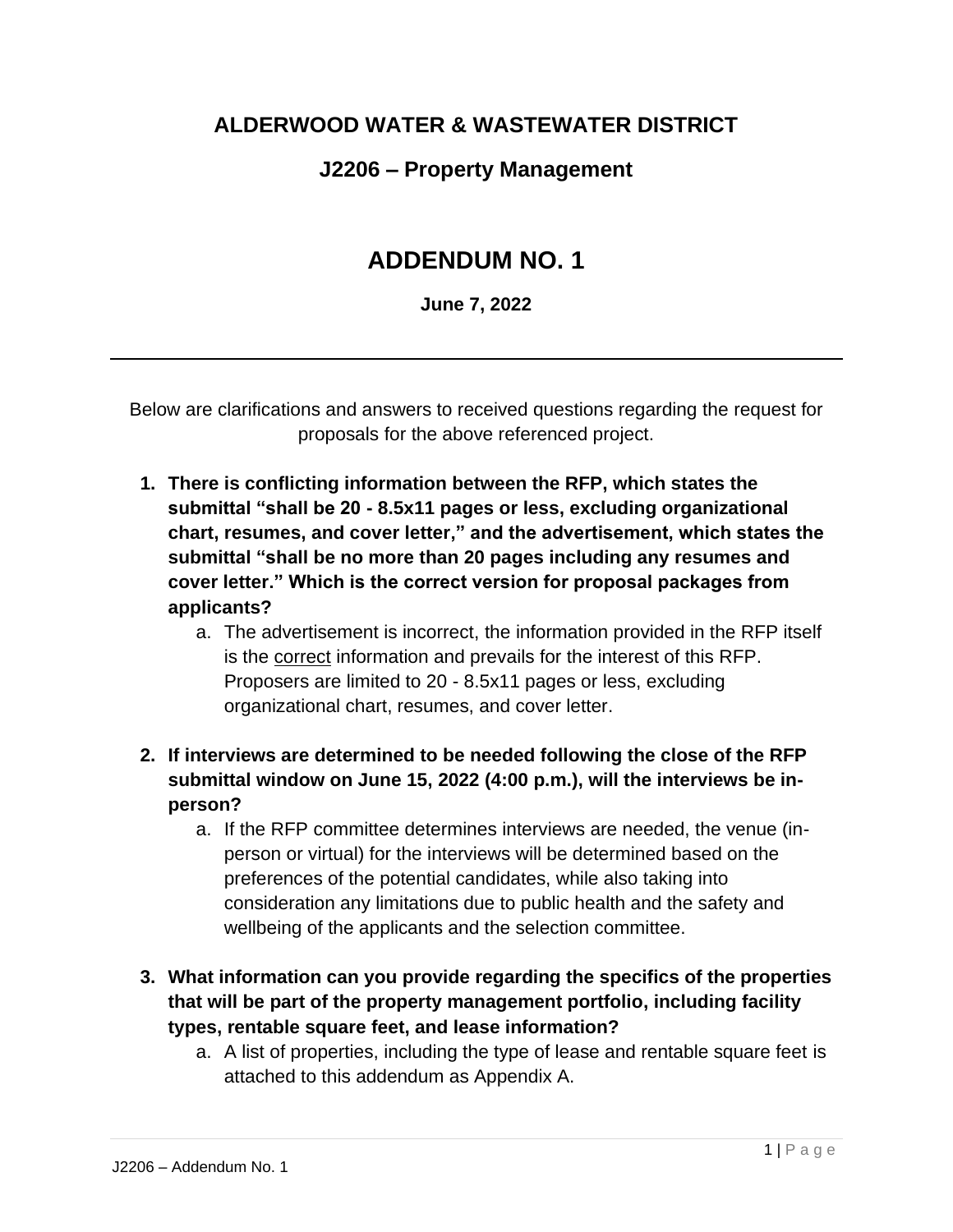#### **4. Are applicants required to be MWBE and/or SBE businesses?**

- a. While not required, minority and women-owned firms shall be afforded the maximum practicable opportunity to compete for and obtain public contracts for services.
- **5. Is it acceptable for proposers to include recommendations for additional services that may streamline and/or enhance the intended services for the benefit of the property owner?**
	- a. It is at the discretion of the proposer applicant to include whatever material they feel best addresses the requirements of the proposal and the scope of work – within the size limitations of the submittal package.
- **6. Will the property owner pay any vendors directly for maintenance and operations, or is it anticipated that the proposing firm selected for the contract be required to pay vendor costs out of pocket and seek reimbursement?**
	- a. The manner in which expenses are coordinated and resolved by the selected property manager and the property owner will be determined at the time of the contract negotiation process and has not been conclusively determined at this time.
- **7. The draft contract reflects compensation for services based on a Guaranteed Maximum Price (GMP), Not-to-Exceed (NTE) basis. May proposers present alternatives to this method such as a task-based service contract or a cost-per-square foot basis as an alternative?**
	- a. The draft contract is a sample provided for reference to assist proposers in formulating a robust proposal in response to the RFP. It is up to the discretion of the proposer what expense methodology they wish to include as part of their proposal (but is not required). This will also be finalized during the contract negotiation process.
- **8. Will the selected proposing property management firm be required to establish an ACH payment system to receive rent funds from tenants and to distribute to the property owner?**
	- a. An ACH payment system is not a required component of this RFP process. It is up to the proposer to submit their recommended best practice for payments, funds distribution, and tenant accounts.